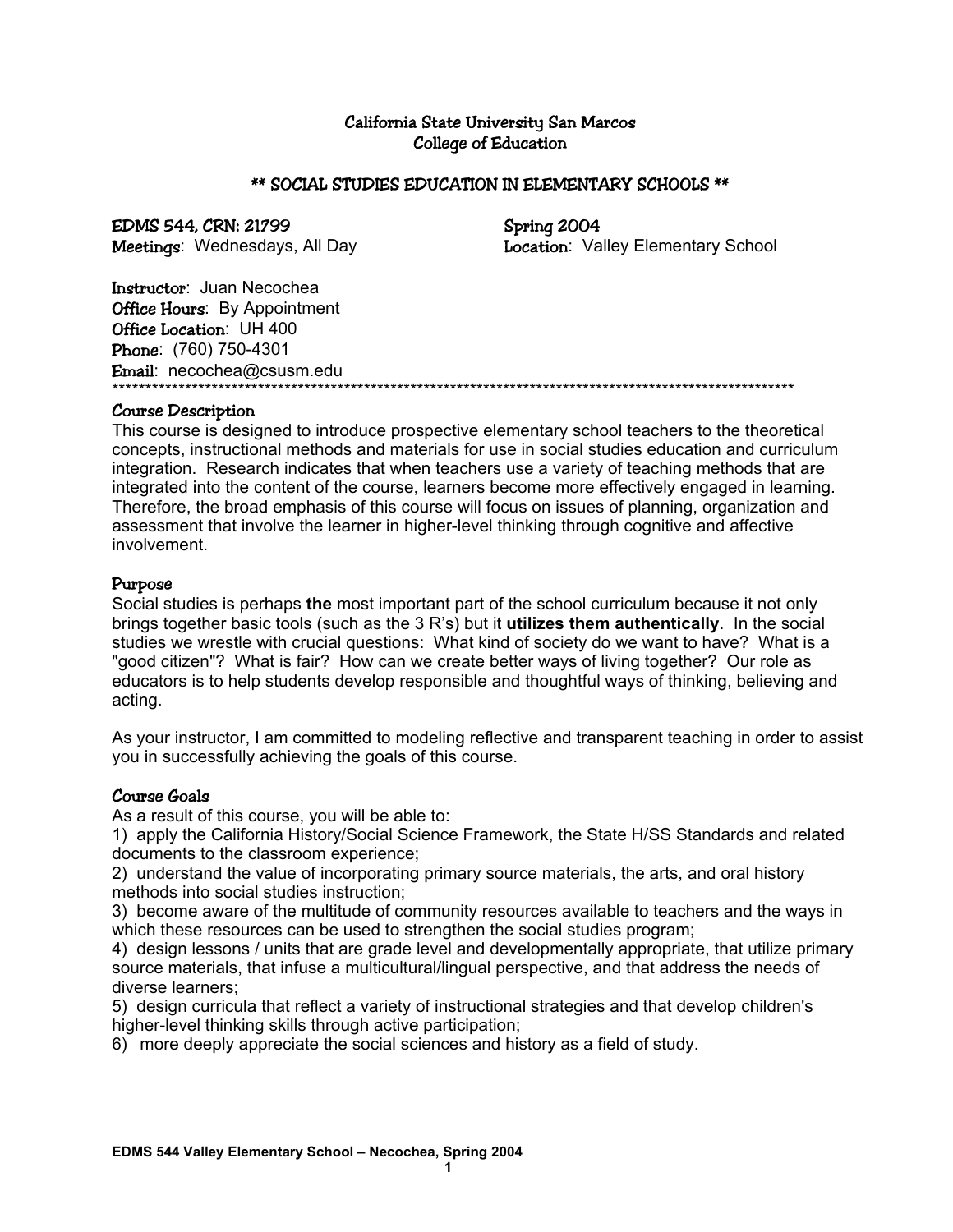### Required Texts

- CSDE. (2000). History-Social Science Framework (for California Public Schools K-12). Sacramento, CA. (H/SS) www.cde.ca.gov/cilbranch/cfir/hsssbeup.pdf
- California Geographic Assoicates. (2003). California Atlas: A Geographic Journey. California: California Geographic Associates.

Ellermeyer, D. A. & Chick, K. A. (2003). Multicultural American History Through Children's Literature. Portsmouth, NH: Teacher Ideas Press.

- Ovando, C. J., Collier, V. P., Combs, M. C. (2003). Bilingual & ESL Classrooms: Teaching in Multicultural Contexts*.*San Francisco: McGraw Hill. (Chapter 7 only)
- Turner, T. N. (2003). Essentials of Classroom Teaching: Elementary Social Studies. Boston: Allyn and Bacon. (T)

### **Recommended Texts**

San Diego County Office of Education (2001). Pages of the Past: K-6 Literature Aligned to H/SS Standards. (PP)

*Additional readings from previously purchased, Successful Inclusive Teaching by Joyce Choate and handouts provided by the instructor will be required.* 

### Professionalism/Dispositions

Because this course is part of an accredited program that leads to professional certification, students are expected to demonstrate behavior consistent with a professional career. Lack of professionalism in any of the following areas will alter the final grade:

1. Attend all class meetings. More than one absence will lower your grade in the following manner: the final grade will drop by one-third letter for every absence. The College of Education Attendance Policy (stated on page 7) will be followed. Serious illness or other emergencies will be evaluated on a case-by-case basis. If you will miss a class session*,* please notify the instructor in writing (email) as soon as possible.

2. Arrive on time just as you would at a school site. Late arrivals to and early departures from class are not acceptable, and will result in a drop in the final grade.

3. Interact professionally and collaborate responsibly with your colleagues and professor. Teacher education is a professional preparation program and students will be expected to adhere to standards of dependability, and academic honesty. Prepare carefully for class, be ready to discuss readings and assignments thoughtfully.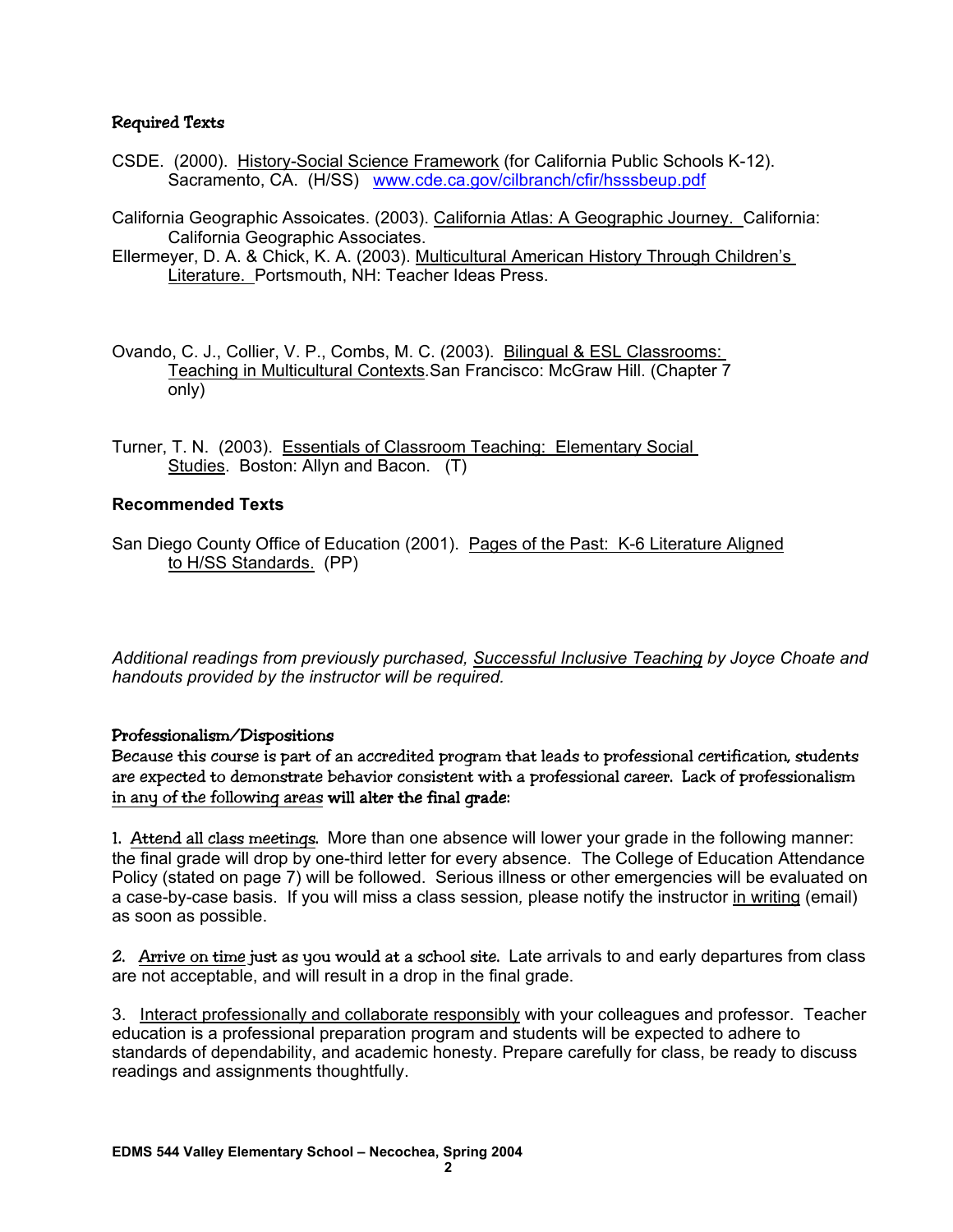### 4. Each written assignment is expected to have a clear organizational presentation and be free of grammar, punctuation and spelling errors.

5. Complete all assignments on time. Late assignments will receive a 20% reduction in points for each day late. Occasionally a student may be asked to revise an assignment. If so, the revised work must be submitted no later than one week after it was returned and may not be eligible for full credit. If you are absent when an assignment is due, you may submit the work via email (except for Physical Model) so that it is not counted late. Please request return receipt from your toolbar when submitting an assignment via email due to absence. Receipt of the assignment will be returned by the instructor.

## **California Commission on Teacher Credentialing**

## **Standards Alignment:**

The course objectives, assignment, and assessments have been aligned with the CTC standards for the Multiple Subjects Credential. Please be sure to incorporate artifacts from this class into your final comprehensive portfolio. The following standards are addressed in this class:

## Primary Standards

- 3: Relationships Between Theory and Practice
- 4: Pedagogical Thought and Reflective Practice
- 5: Equity, Diversity, and Access to the Core Curriculum
- 8: Pedagogical Preparation for Subject-Specific Content Instruction

## **Secondary Standards**

- 6: Opportunities to Learn and Reflect on Teaching in all Subject Areas
- 7: Preparation to Teach Reading-Language Arts
- 9: Using Computer-Based Technology in the Classroom
- 10: Preparation for Learning to Create a Supportive, Healthy Environment for Student Learning
- 11: Preparation to Use Educational Ideas and Research
- 12: Professional Perspectives Toward Student Learning and the Teaching Profession
- 13: Preparation to Teach English Learners
- 14: Preparation to Teach Special Populations in General Education Classrooms

## **Teacher Performance Expectation (TPE) Competencies:**

This course is designed to help teachers seeking the Multiple Subjects Credential to develop the skills, knowledge, and attitudes necessary to assist schools and districts in implementing effective programs for all students. The successful candidate will be able to merge theory and practice in order to realize a comprehensive and extensive educational program for all students. The following TPE's are addressed in this course:

## Primary Emphasis:

- TPE 1a: Subject Specific pedagogical Skills for a MS Teaching Assignment
- TPE 2: Monitoring Student Learning During Instruction
- TPE 4: Making Content Accessible
- TPE 5: Student Engagement
- TPE 6: Developmentally Appropriate Teaching Practices

### **EDMS 544 Valley Elementary School – Necochea, Spring 2004**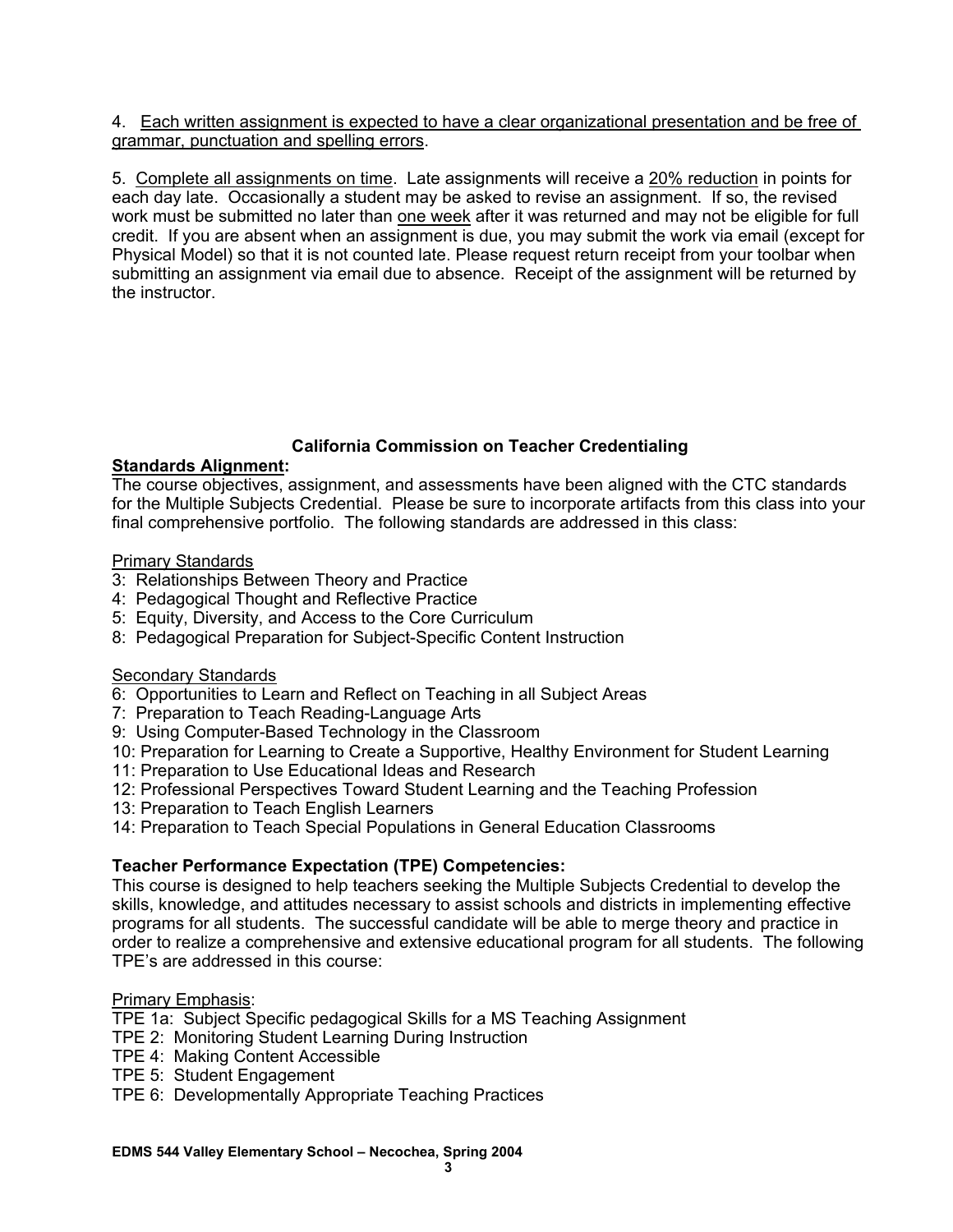TPE 6 a & b: Developmentally Appropriate Practices in Grades K-3 and 4-8

TPE 9: Instructional Planning

TPE 10: Instructional Time

### Secondary Emphasis:

- TPE 3: Interpretations and Use of Assessments
- TPE 6d: Developmentally Appropriate Practices for Special Education
- TPE 7: Teaching English Learners
- TPE 8: Learning About Students
- TPE 11: Social Environment
- TPE 12: Professional, Legal, and Ethical Obligation
- TPE 13: Professional Growth
- TPE 14: Technology
- TPE 15: Issues of Social Justice and Equity

### **CLAD Competencies** supported by this course:

Part 3: Culture and Cultural Diversity

- I.A. Definitions of culture
- I.C. Intragroup differences
- I.D. Physical geography and its effects on culture
- II.A What teachers should learn about their students
- II.B. How teachers can learn about their students
- II.C. How teachers can use what they learn about their students (culturally responsive pedagogy)
- III.A. Concepts of cultural contact
- III.D. Strategies for conflict resolution
- IV.A. Historical perspectives
- IV.B. Demography
- IV.C. Migration and Immigration

The Standards, Teacher Performance Expectations and CLAD Competencies identified above are addressed in EDMS 544 through class discussions, activities, oral/visual presentations, and written assignments.

## **ASSIGNMENTS**

*Detailed instructions for some course assignments will also be handed out in class.* 

## Reading Response Journal 20%

*(TPEs addressed through this assignment are: 1a, 2, 3, 4, 5, 6, 6a, 6b, 6d, 7, 8, 9, 10, 11, 12)* 

The assigned readings provide an important foundation for your increasing understanding of how to effectively teach social studies. To aid you in remembering the readings, and assist you with meaningful class participation, you are asked to respond to each reading assignment by coming to class with an entry in your reading response journal (Blue Book) summarizing key points from the assigned reading for that day. Response journals will be checked randomly and may be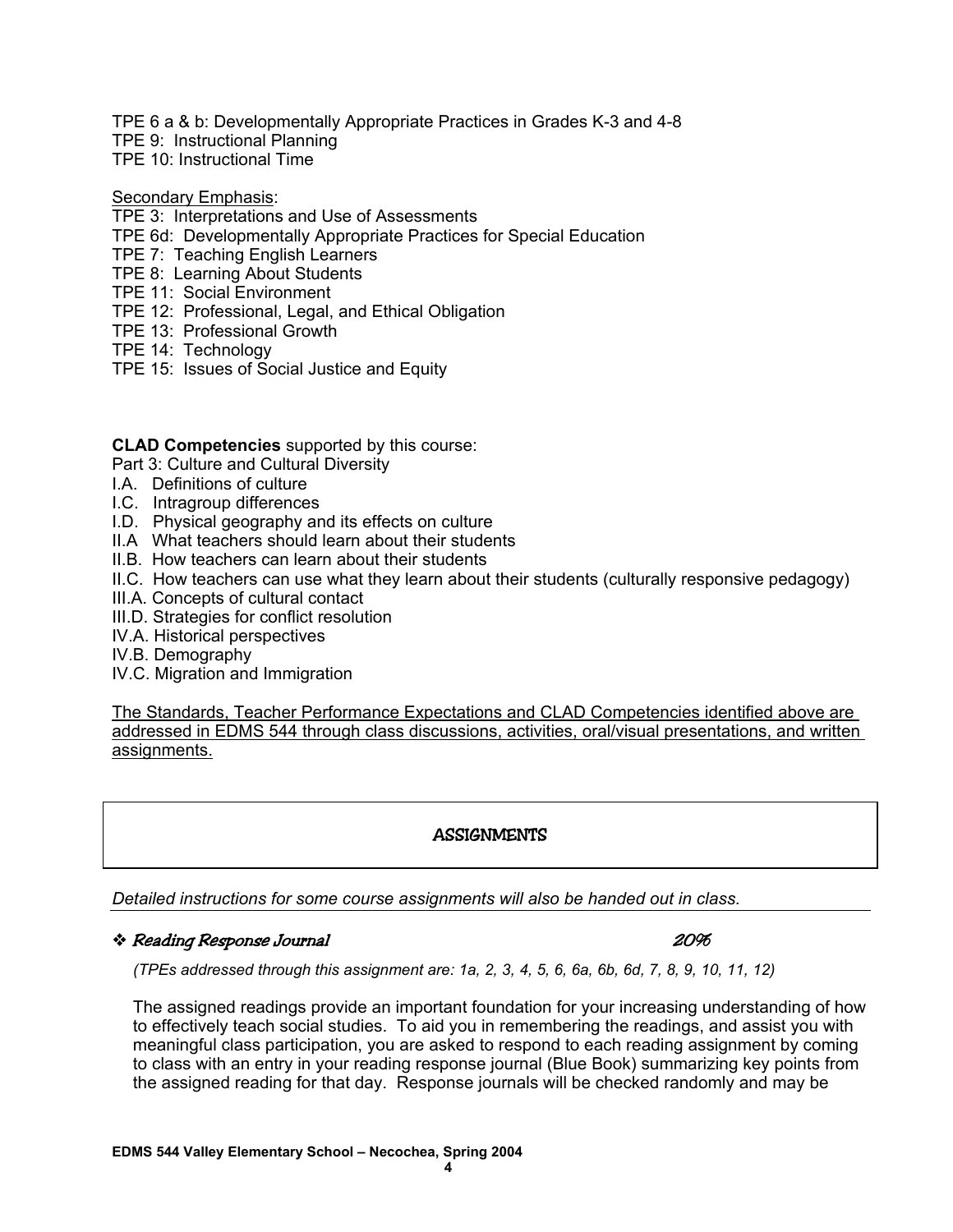collected at the professor's discretion. Response journals may also be referenced by you to answer open-ended prompts about assigned readings. Please structure each page with:

(1) reading identification (T:8, for example),

(2) key points from the reading (you may include graphics),

(3) a paragraph toward the bottom that connects the reading to your perspectives/ experience,

(4) one question that the reading assignment prompts you to ask at this time.

 **Finding the** Social Studies in You! A Physical Model Pass/Fail *(TPEs addressed through this assignment are: 1a, 4, 6a, 6b, 7, 8, 11)* 

Have you ever tried to explain who you are through six of the social studies disciplines? For this assignment you will reintroduce yourself to a group in our class by creating a physical model that illustrates aspects of you through each of the disciplines. You may use photographs, drawings, cutouts, objects, your imagination, etc. This activity models a way to engage your students, and will demonstrate your awareness of the disciplines. Aim to present for 4-5 minutes to your group.

## **The following assignments will link together and create a well-developed social studies SDAIE unit plan (Please refer to SDAIE components in EDMS 555):**

## **◆ Book Chat** 20%

*(TPEs supported through this activity are: 1a, 4, 5, 6a, 6b, 7, 9, 15)* 

A wealth of children's literature exists that strongly supports the state standards for teaching social studies. This assignment will serve as the introduction to your unit. You will select *one book* from *Pages of the Past* appropriate for the grade level unit you will be developing. Or, you can select one of the books from Dr Clines *Literature Circle* for the book chat. You will be required to present your book and explain how it can be used to advance children's thinking about the key social studies concept within your unit. Your handout will include a lesson plan that incorporates your book. (more details to come)

### Community Resource / Field Trip Project 30% *(TPEs supported through this assignment are: 1a, 2, 3, 4, 5, 6a, 6b, 7, 9, 10, 13)*

In this assignment you will explore and share information about a field trip site in San Diego County. By designing a variety of pre, during, and post-trip teaching activities, you will be able to plan an educational (rather than purely recreational) field trip to enhance understandings within your unit (more details to come).

## Oral History Project 20%

*(TPEs supported through this assignment are: 1a, 2, 3,4, 5, 6a, 6b, 7, 8, 9, 10, 11)* 

Collecting oral histories is an exciting way to help children understand that "history" is found all around us and is being continually created. In this project, you will conduct an oral history interview about a topic that relates to your social studies unit, and describe an oral history project that addresses the essential questions of your unit.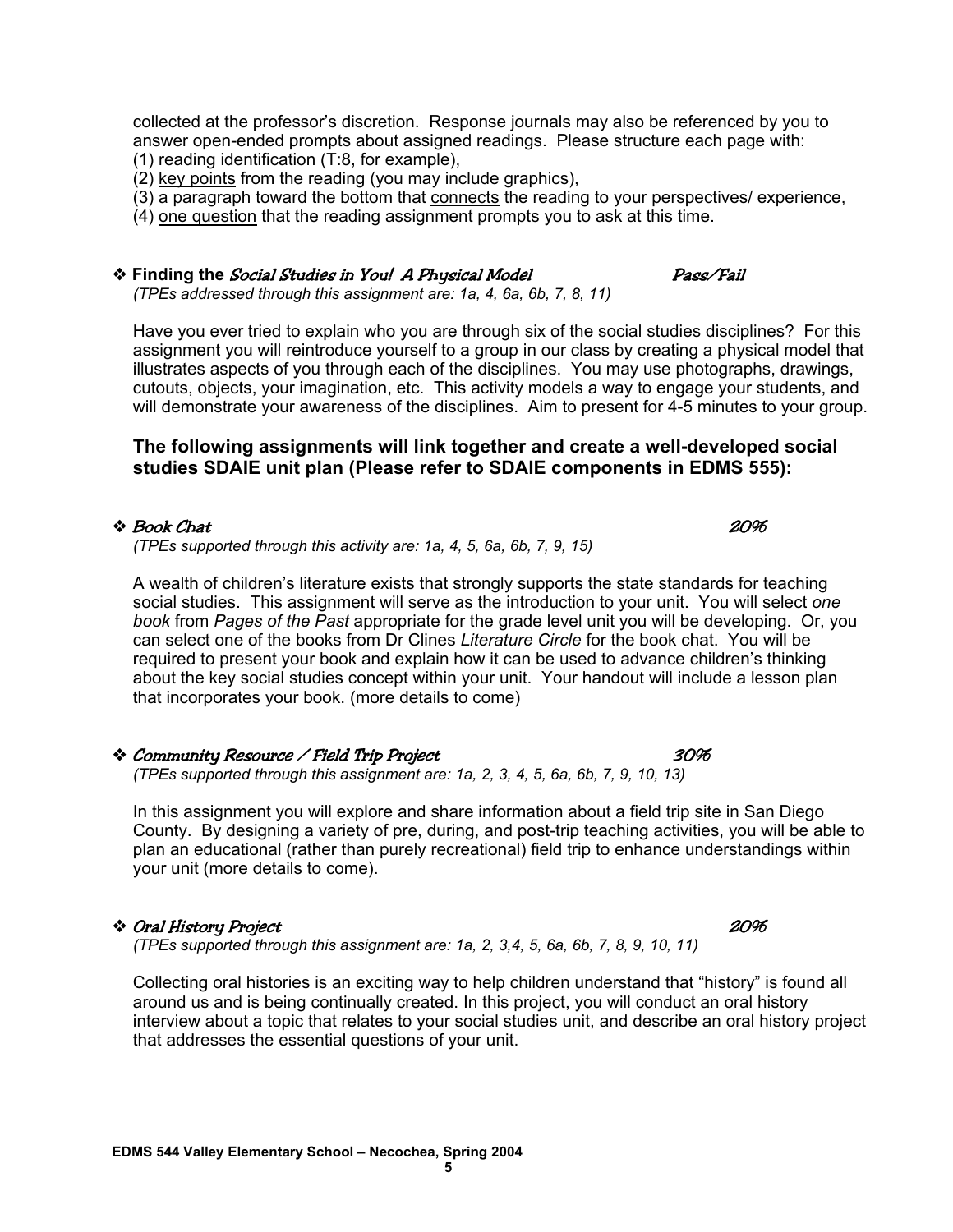To support your interview, you will bring to class on the designated day a primary source object (artifact, document, photographs, etc.) of significance to the person/topic of the interview. We will then create a "classroom museum".

## *Mock Interview Assignment 10%*

*(TPEs supported through this assignment are: 1a, 4, 5, 6a, 6b, 9, 13)* 

Imagine you are at a job interview and were just asked: "How will you teach social studies in your classroom?" Knowing how to teach and structure learning in social studies, and then being able to express your understanding, can be two different abilities. In order to help you eloquently articulate the knowledge you have gained through this course, as well as enhance your educational philosophy, you will participate in a mock interview. Be prepared to describe at least five (5) of the most important concepts or ideas you have learned in EDMS 544. It is suggested that you have quotes from the reading to support your responses.

## **Graded Assignments & Participation Percentage**

| Reading Response Journal/Participation | 20%  |
|----------------------------------------|------|
| Self Model                             | P/F  |
| <b>Book Chat</b>                       | 20%  |
| <b>Community Field Trip</b>            | 30%  |
| <b>Oral History Project</b>            | 20%  |
| Mock Interview                         | 10%  |
| TOTAL:                                 | 100% |

## **Grading Rubric:**

### **"A" Students**

1. Demonstrate serious commitment to their learning, making full use of the learning opportunities available and searching out the implications of their learning for future use.

2. Complete all assignments thoroughly and thoughtfully, receiving 3.5-4.0 averages on all assignments.

3. Make insightful connections between all assignments and their developing overall understanding of social studies concepts; they continually question and examine assumptions in a genuine spirit of inquiry.

4. Students show a high level of achievement of course goals.

### **"B" Students**

1. Simply comply with the course requirements and expectations.

2. Complete all assignments, usually thoroughly and thoughtfully, receiving 2.7 -3.4 average on all assignments.

3. Usually connect assignments to their developing overall understanding of social studies concepts; may be satisfied with accepting their learning as it is received without deeply examining assumptions or seeking a higher level of understanding of the implications.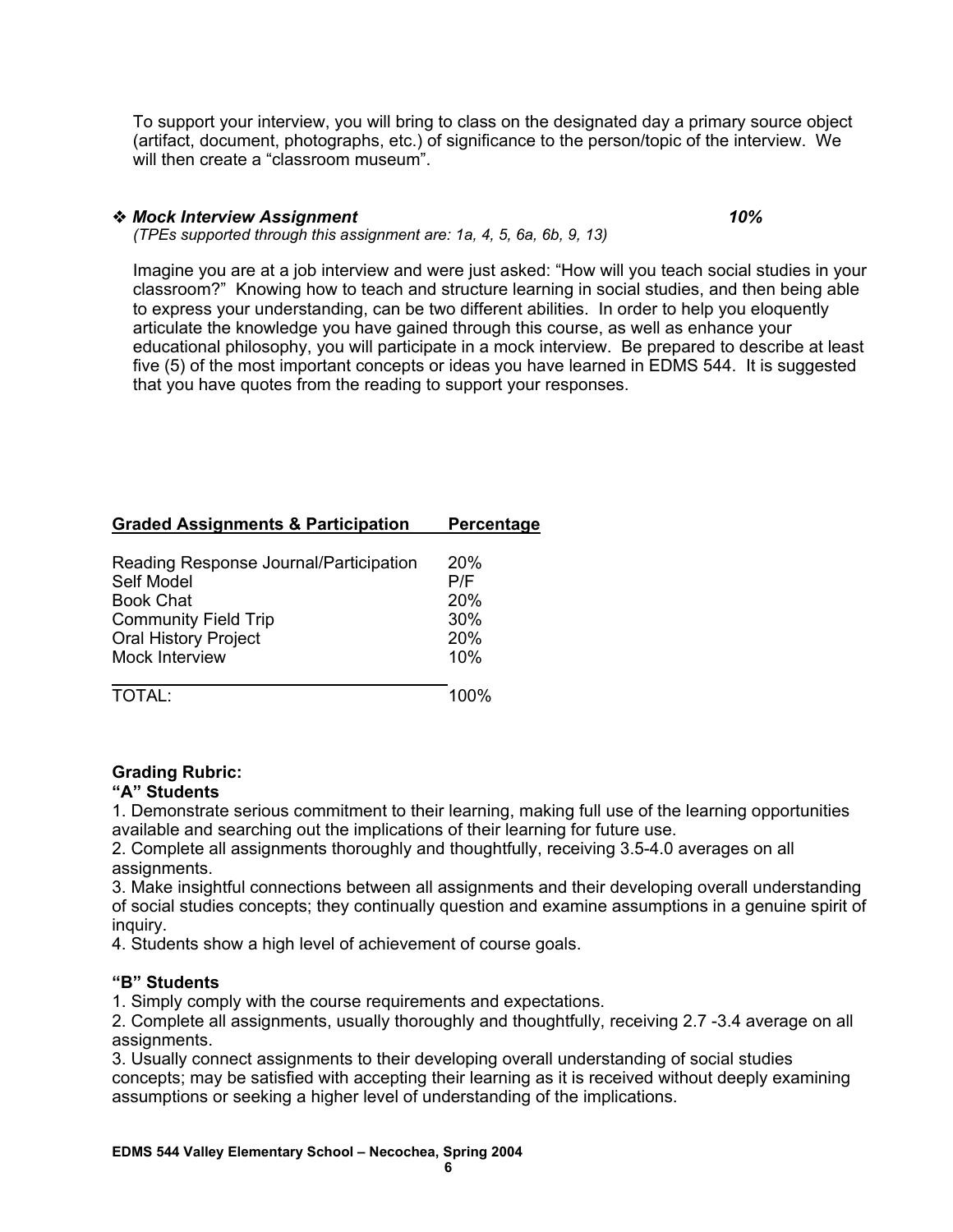4. Students show reasonable achievement of course goals.

### **"C" Students**

1. Demonstrate an inconsistent level of compliance to course requirements and expectations.

2. Complete all assignments with limited thoroughness and thoughtfulness, receiving 1.7-2.6 average on all assignments.

3. Make limited connections between assignments and their developing overall understanding of social studies concepts; may not be open to examining assumptions or implications and may actually dismiss the importance of the understanding of social studies concepts.

4. Attempt, but show limited progress in achieving course goals.

## **NOTES**

Students must meet the attendance requirements for the grade described. Attendance is a prerequisite for earning a particular grade. (refer to Professionalism/Dispositions)

Students falling in between grade levels will earn a "+" or "-",depending upon where they meet the criteria most fully.

You must maintain a B average (3.0 GPA) in your teacher education courses to receive a teaching credential from the State of California.

## California State University San Marcos COLLEGE OF EDUCATION

### **Mission Statement**

The mission of the College of Education Community is to collaboratively transform public education by preparing thoughtful educators and advancing professional practices. We are committed to diversity, educational equity, and social justice, exemplified through reflective teaching, life-long learning, innovative research, and ongoing service. Our practices demonstrate a commitment to student-centered education, diversity, collaboration, professionalism, and shared governance. *(adopted by COE Governance Community October, 1997)*

**Attendance Policy**

Due to the dynamic and interactive nature of courses in the College of Education, all students are expected to attend all classes and participate actively. At a minimum, students must attend more than 80% of class time, or s/he **may not receive a passing grade** for the course at the discretion of the instructor. Individual instructors may adopt more stringent attendance requirements. For each class session missed, six points will be subtracted from the total score. Should the student have extenuating circumstances, s/he should contact the instructor as soon as possible. *(Approved: 12/19/97)* 

**CLAD Infusion**

In 1992, the College of Education voted to infuse Cross-cultural, Language and Academic Development (CLAD) competencies across the curriculum. The CLAD competencies are attached to the syllabus and the competencies covered in this course are highlighted.

## **Disabled Student Services Office**

Students with disabilities requiring reasonable accommodations must be approved for services through the Disabled Student Services Office (DSS) in Craven Hall 5205 at (760) 750-4905 or TTY (760) 750-4909. Eligible students may contact John Segoria during his office hours or in a more private setting in order to ensure confidentiality.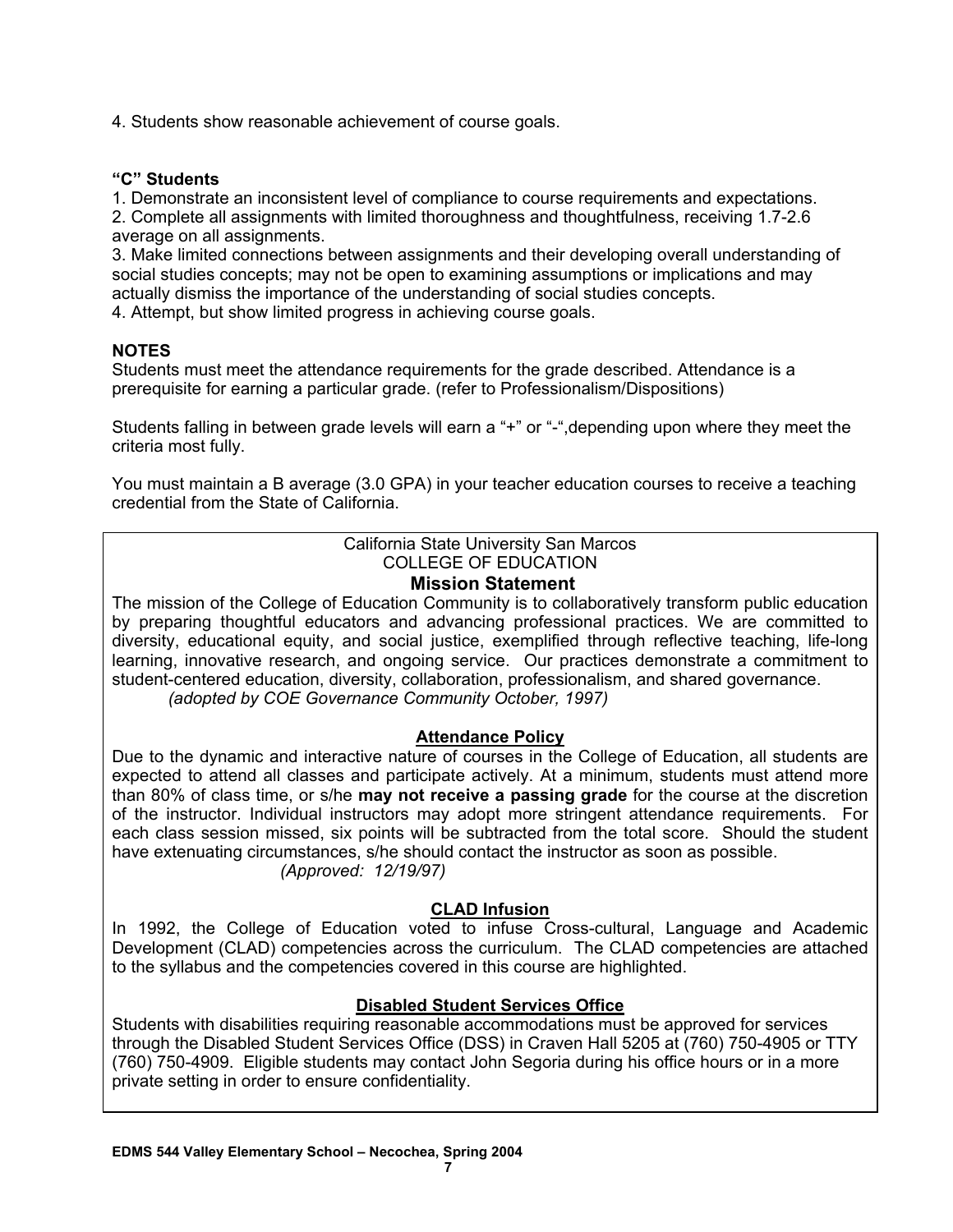### **Statement on Plagiarism**

Any evidence of cheating or plagiarism (defined as presenting the words or ideas of others as your own) will result in a failing grade for that assignment and a letter regarding the incident to be placed in your file in the Dean of Student's Office. Please read "Academic Honesty" in Academic Regulations and CSUSM Policies (found in your catalog or student handbook) and see me if you have any more questions about what constitutes plagiarism or cheating. Note that on written assignments exact quotes must be placed in quotation marks. All quoted and paraphrased work must be cited in the text.